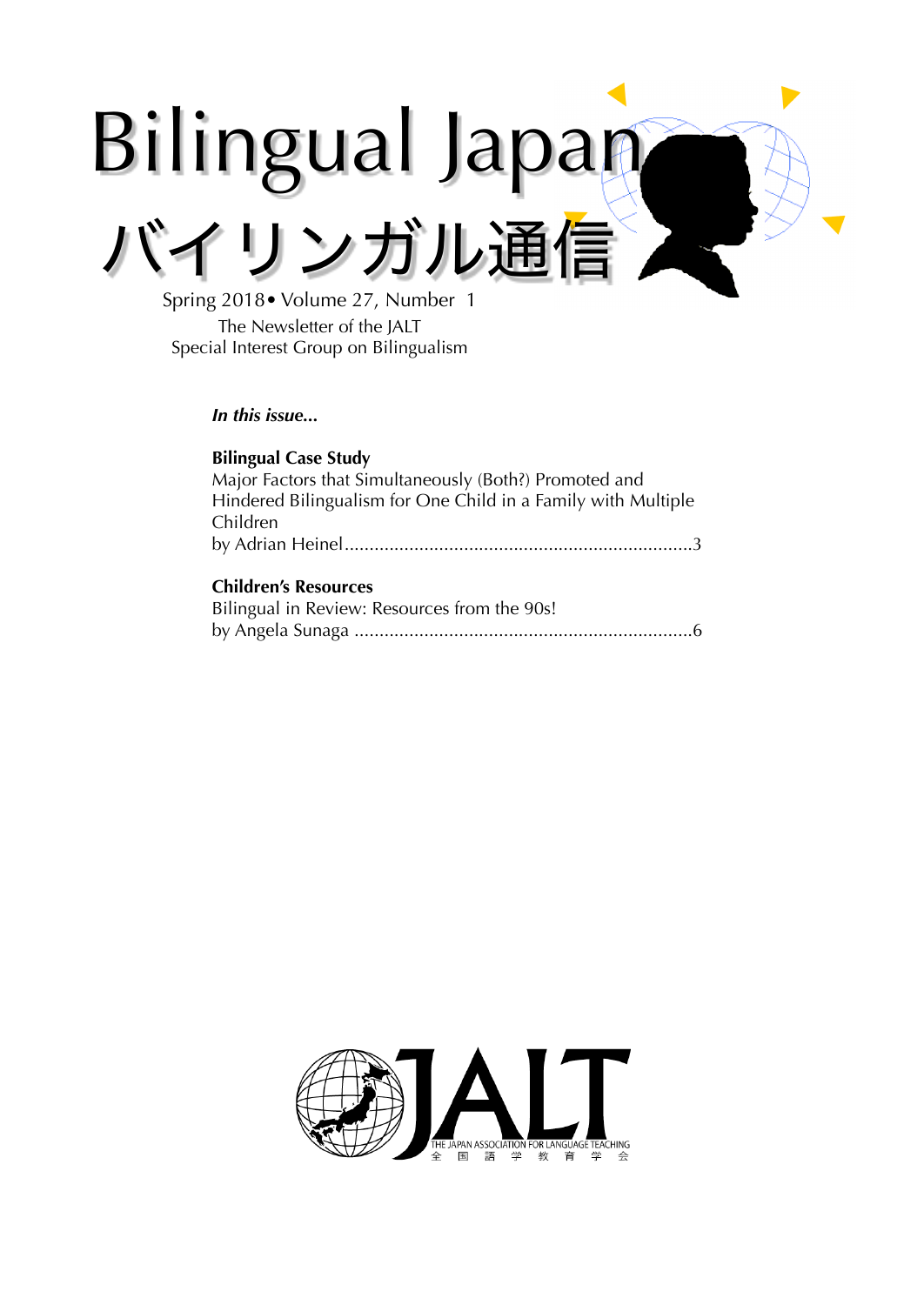# Bilingualism SIG Decision-Making Team

#### **Coordinator**  会長

Alexandra Shaitan alexshaitan@yahoo.com

#### **Publicity Officer** 広報担当

Lauren Landsberry [laurenlandsberry@gmail.com](mailto:jayinhimeji@gmail.com)  **Treasurer**  会計

Tim Pritchard timnosuke@hotmail.com

## **Director of Publications** 広報委員長

Steven Ryan stephen05summer @yahoo.com

#### **Director of Membership** 会員書記

Blake Turnbull blaketurnbull@hotmail.com

#### **Journal Editor** ジャーナル編集者

Steven Ryan stephen05summer @yahoo.com

#### **Director of Program** 計画推進委員

Mandy Klein mklein@jcmu.org

#### **Newsletter Editor** ニュースレター編集者

Lance Stilp lancestilp@gmail.com

# Additional SIG Officers

#### **Member-at-large** 庶務委員

Vacant

#### **International Liaison** 国際仲介委員 Masae Takeuchi

masae.takeucki@vu.edu.au

**Website Editor** ウェブサイト編集者

Lance Stilp lancestilp@gmail.com **Bilingjp** リストオーナー Stephen M. Ryan stephen05summer @yahoo.com

**Bilingjp Listowner**

#### **Directors of Newsletter Distribution /** 通信配

Sorrell Yue yue079650@gmail.com

York Weatherford yorkweatherford@gmail.com

#### **Regular Column Editors/**  通信編集員

Alec McAulay, Ron Murphy, Christie Provenzano, Diane Lamb

#### **Proofreading:** Josh Norman

# **Contribute to** *Bilingual Japan*

*Bilingual Japan* is the official newsletter of the Bilingualism Special Interest Group (B-SIG) of the Japan Association for Language Teaching (JALT). The purpose of this publication is to provide B-SIG members with articles and reports about bilingualism research and bilingual child-raising in Japan. *Bilingual Japan* also provides information about recent B-SIG activities.

**The content of this newsletter depends on contributions from its readers.** All SIG members and other interested parties are invited to submit articles or reports for inclusion in these pages. Start by writing about your family's experience or something about bilingual parenting that concerns you. Even if you feel that what you have to say is trivial, there is always someone who will be interested. Everyone has a story to tell, and we look forward to hearing yours.

#### **Regular Columns**

•Consult the description at the top of each of the Regular Columns in this issue.

•Length: Up to 1,500 words

•Submit articles to the respective column editors.

#### **Feature Articles**

•These articles are longer and/or deal with topics not covered by the Regular Columns.

•Length: Up to 3,000 words

•Submit articles to the editor at lancestilp@gmail.com

# **DEADLINE FOR THE NEXT ISSUE: August 15th**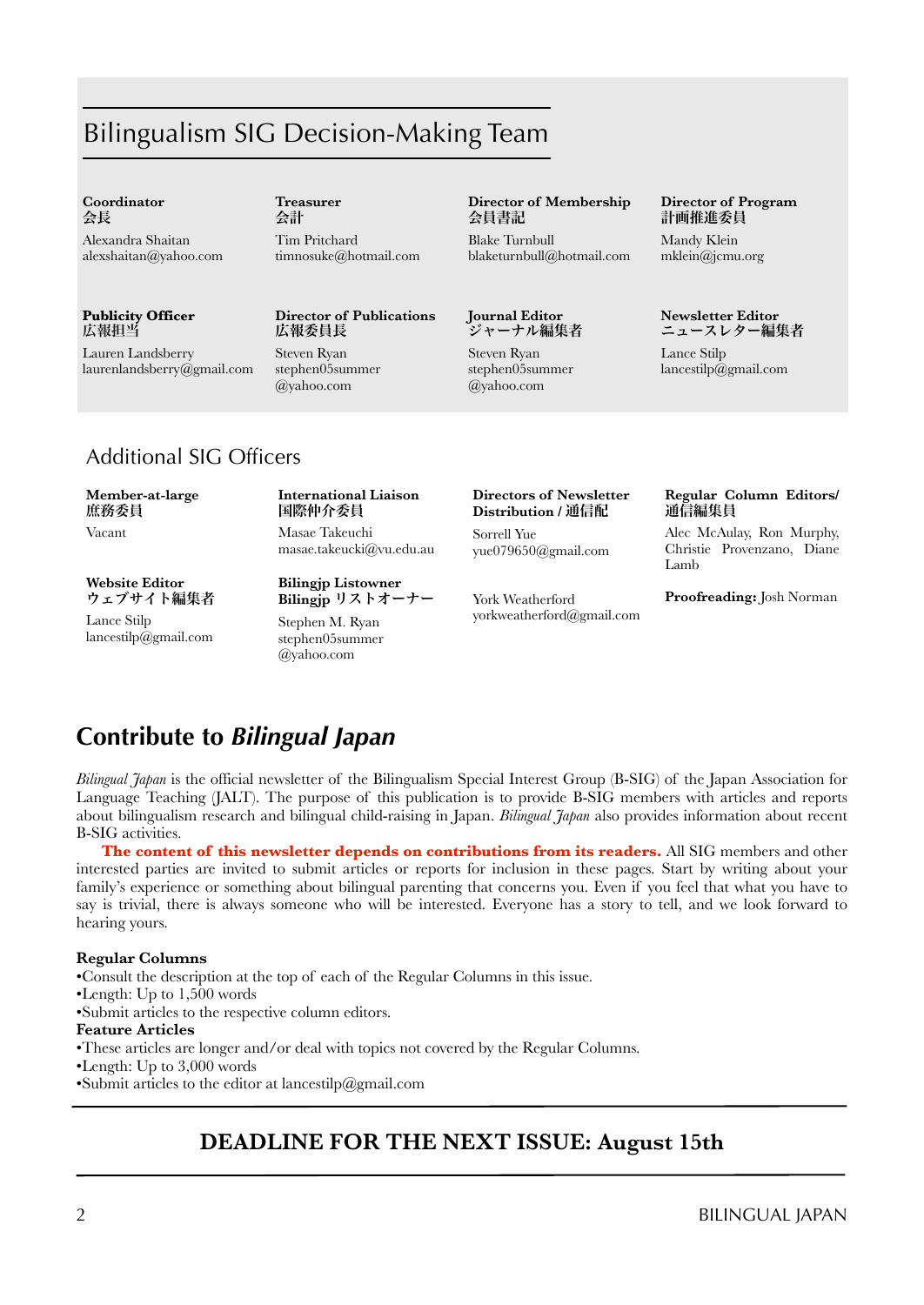# **Bilingual Case-Study** ある家庭におけるバイリンガリズム

In each issue, we present a case-study of a bilingual individual or family. We especially want to encourage our members to write up their own case studies of their bilingual families. The column editors would be happy to offer you assistance in writing your stories. You may also request an outline of suggested items to include. Also, if you know of a family that could be featured in this column, please contact the column editors: Ron Murphy, Ehime University, English Education Center, 3-bunkyou cho, Matsuyama, 790-8577. t: 089-927-9358 email: murphy@iec.ehime-u.ac.jp; or Alec McAulay, GSISS, Yokohama National University, Tokiwadai 79-3, Hodogaya-ku, Yokohama 240-8501 t: 045-339-3553 (w) email: tokyomcaulay@gmail.com

#### **The Road Less Traveled** by Roland Carax

## Background

I am a dual French-American national, born and raised in the US, aged 61. I teach English in one junior high school and three universities in Kanagawa. I am a native English speaker from Ohio. I am conversationally fluent in Japanese, and have a passive understanding of French, which I majored in in college. My (now former) wife Aki is also 61. She was a junior high school English teacher when we met. Although her English was very good, we always conversed in Japanese. I came to Japan in 1979, and married Aki in 1982. My daughter Isabelle was born in 1983. My son Michel was born in 1986.

To understand my thoughts on language and child-raising, you need to know a bit about my mother. She was born to my Japanese grandmother and French grandfather and raised in Japan. She met my American father when he was on military service in Japan, and went back to the US with him. Despite her upbringing in Japan, and despite being very Japanese in certain aspects, my mother has always thought of herself as French, and I was raised to emulate the French, if not to think of myself as French. I have never thought of myself as a typical American. This influenced me to bring up my own children as French-Japanese. They currently have three passports: French, Japanese and American.

# Identity issues

I arrived in Japan in 1979 with almost no knowledge of the language, but was conversationally competent within a year. I had a Japanese grandmother, but I had only spoken English with her until I became relatively fluent In Japanese after coming to Japan. (However, she did get me very interested in the culture.) My mother spoke Japanese and French, but never at home. She had spoken French, Japanese and English at home when she was a child. She had felt confused by the experience of growing up with three languages, so had a policy of only speaking English to us. I majored in French in college, so had relatively strong French when I graduated, which became passive understanding over the years.

My daughter Isabelle, now 35, was born in 1983. Bilingual upbringing was never an issue for me. Aki and I discussed it, but decided it would be easier to raise our daughter as a native Japanese and have her pick up English later in life. One important factor was that in 1983 children born in Japan only received Japanese nationality through the father, not the mother, so Isabelle was not Japanese on paper. I wanted her to stay in Japan later in life. She had distinct foreign features when she was born, and a foreign passport, so my priority was making sure she 'fit in' in Japan. At that time I never thought she could be Japanese, but I wanted her to be able to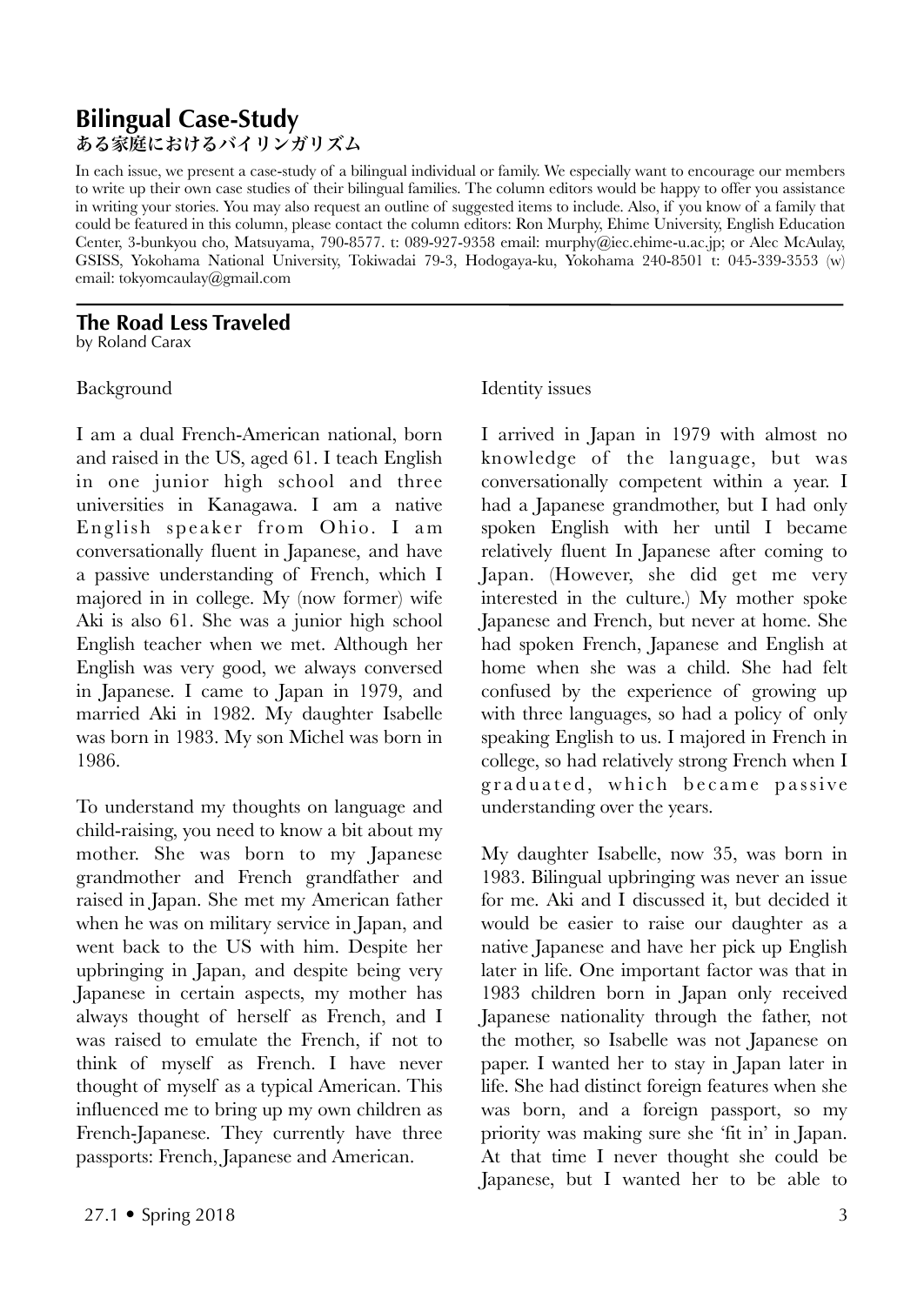compete with the Japanese. (In the end, we had to go to family court to petition for her to obtain Japanese nationality. My son was born in 1986, by which time the law had changed).

When Isabelle was very small, I did try to speak French to her. This was more of a notion that it would be nice if she spoke French, rather than a long-term thought out strategy. This may be slightly over-stating it, but if anything, I was anti-bilingual because I did not want my children to leave Japan. I wanted them to blend in. Thinking back on it now, I can see the contradictions in my thinking. I wanted them to blend in as Japanese, but I gave them French names and started out speaking French to my daughter.

I stopped speaking French to Isabelle when she was around 3 or 4. At that time, I worked in language schools and often came home late. I really only saw Isabelle on weekends. She was speaking Japanese with her mother and friends all day and her Japanese ability was progressing much more quickly than her French ability. At that time, I spoke Japanese to my wife and French to Isabelle. One day my daughter flared up (→this seems really strange to me… how about "got quite/really upset"?). She had realized I could speak Japanese, but that I was refusing to speak it with her. She thought I was being mean, and refused to let me even pick her up if I spoke French. After that moment, I stopped using French, and the house became all Japanese.

My daughter and son went through private Catholic school, but regular Japanese schools, not international schools. They both have recognizably Western features, and French names, but in all other respects they grew up as typical Japanese kids. At one point, when Michel was around 4, he said that he and his Mum were Japanese, but that I and Isabelle were gaijin. I think his point was that Isabelle was 'Daddy's little girl' and he was 'Mummy's boy,' but he expressed it as 'gaijin' and 'Japanese.'

We often took the kids to the US in summer when they were in elementary school. The trips were about connecting with family, and I never thought to strategize English language learning while there. On those trips it became clear that Isabelle and Michel had different sensibilities. In the toy shops, Isabelle would go to all the American toys, but Michel would drift to the Japanese toys. Isabelle could function in English, talking with her cousins. She would translate for her brother. Michel never really spoke English in the US. I used Japanese with the kids in the US, unless we were with other family members and the language of use was English. When we came back to Japan, we reverted to being a Japanese household. The difference in the kids also showed itself in Japanese. Isabelle was never very good with kanji, and was a bit behind in school. Michel, however, did very well in kokugo (Japanese language class).

# Interest in English

Both Isabelle and Michel developed an interest in English later in life. My daughter started working as a jewelry maker after graduating from college. The company produced customized jewelry. Foreign customers occasionally came to the store. Isabelle could understand their English, but could not respond. This made her very frustrated, and after 2 years she decided to go to London to study English. She chose the UK because she grew up loving Radiohead and The Beatles, and her graduation trip had been to London. She went there when she was 25 and stayed for two years. The first six months were spent in a language school, and after that she could stay and work because of her French passport. She got work in Japanese restaurants. Despite struggling a little with the British accent, her English became conversationally fluent.

When she came back to Japan, she wouldn't speak English with me because we were used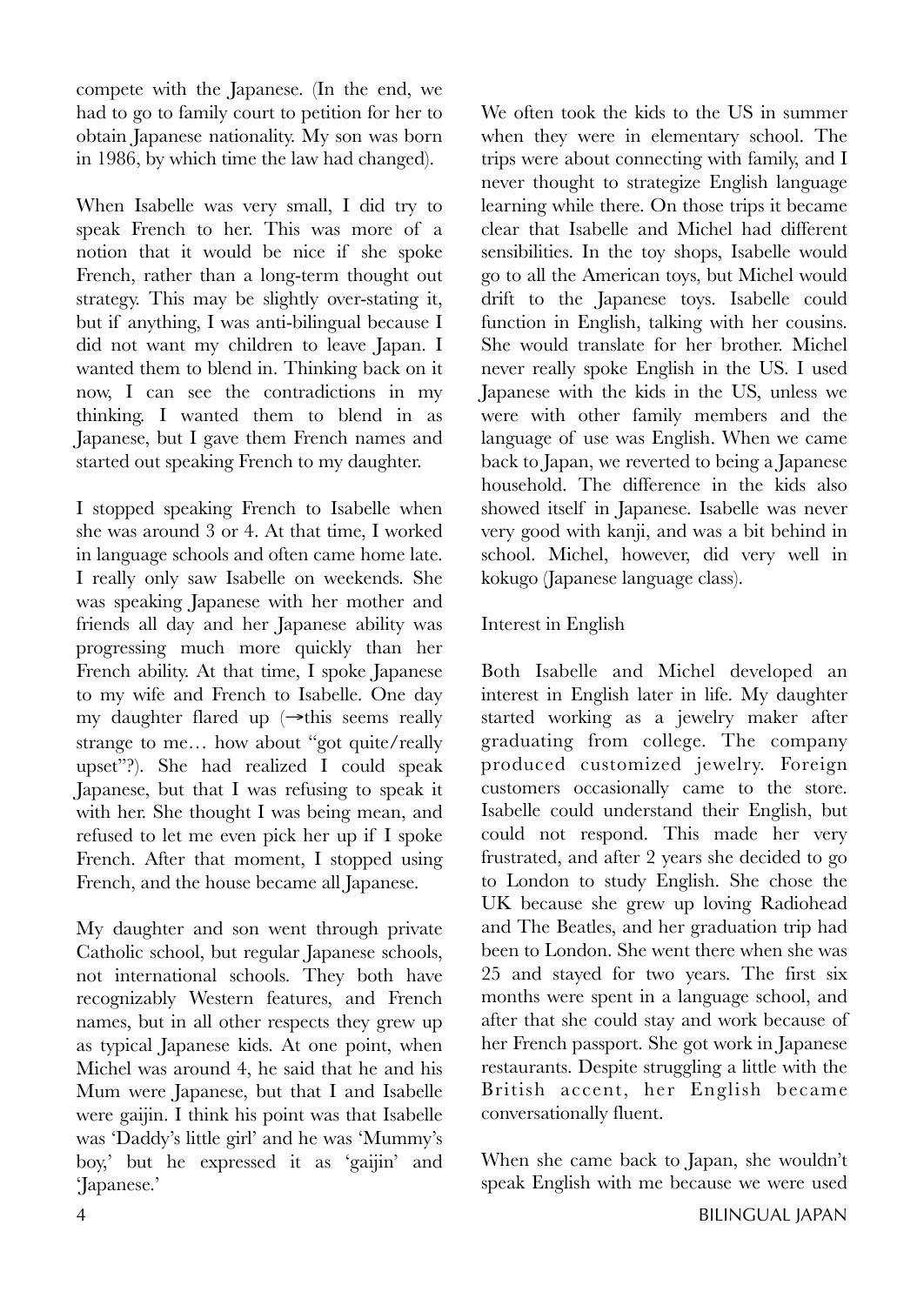to interacting in Japanese. I got the feeling she was hiding her English ability from me, but I knew she sought out and went to international events using English. And when my sister comes to visit from Ohio she eagerly speaks English with her.

Since then, Isabelle has been back to the UK a few times. As I write, Golden Week is approaching and she is going for two-and-a-half days only, because she claims she cannot take more time off work – very Japanese! Isabelle is now a grown woman and very comfortable in her own skin. She is, I would say, a 'kokusaijin' (international person) – she is Japanese, she is hafu, and she is very much at ease with her own place in the world.

My son Michel has no real English competence. This became an issue when he started working at a TV company. At the interview, he was encouraged to apply for the International Department, which was better paid and had more prestige, but he had to admit that he didn't speak English. When he did start to work for them, because of his name, and the way he looked, colleagues just assumed he was good at English, and he was asked several times to translate or interpret. He found having to explain that he only knew Japanese embarrassing. (One director actually got very angry on discovering that Michel was monolingual.) The interview and situation at work made Michel aware that English would have been a big benefit in his life – and he blamed me for not raising him to speak English. In his mid 20s, we went through a phase of going out once a week for dinner and drinks and he would ask me to speak English. He was keen, but to be honest, he just wasn't very good at English. The habit of 'English drinks' fizzled out.

One interesting anecdote is that Michel attended the junior high school where I taught. Part of my job was evaluating the

students' communicative ability. I had to give him a C. I also distinctly remember one test item where the answer was "I don't know," but Michel had written "I don't no." He was a typical Japanese student on the lower end of the competence scale. At that time, it didn't bother him. These days, interaction with him is of course in Japanese, but he is extremely happy when my sister comes and he has to speak English with her.

While Isabelle thinks of herself as 'international,' Michel thinks he is Japanese. These days, he has no real desire to become an English speaker. He has a rather unusual Japanese middle name and he uses that over Michel. (He used his Japanese name throughout his school years.) Only the family calls him Michel.

# Conclusion

Looking back from the vantage point of 2018, I ask myself what I would do differently if I could go back. The simple answer is I would make efforts to raise my children as Japanese-English bilinguals. When they were little, I wanted them to think they were French, not American. And I wanted them to be able to function in Japanese society like typical Japanese. I remember hoping, before they were born, that they would look very Japanese, so that they would fit in more easily. I realize now I should have been spending much more time developing their English. Isabelle is single and it looks like she is staying that way – she is very independent. Michel has a long-term girlfriend and already I am determined to make up for things with any future grandchildren I may have. They, I can say with certainty, will have lots of English input from me.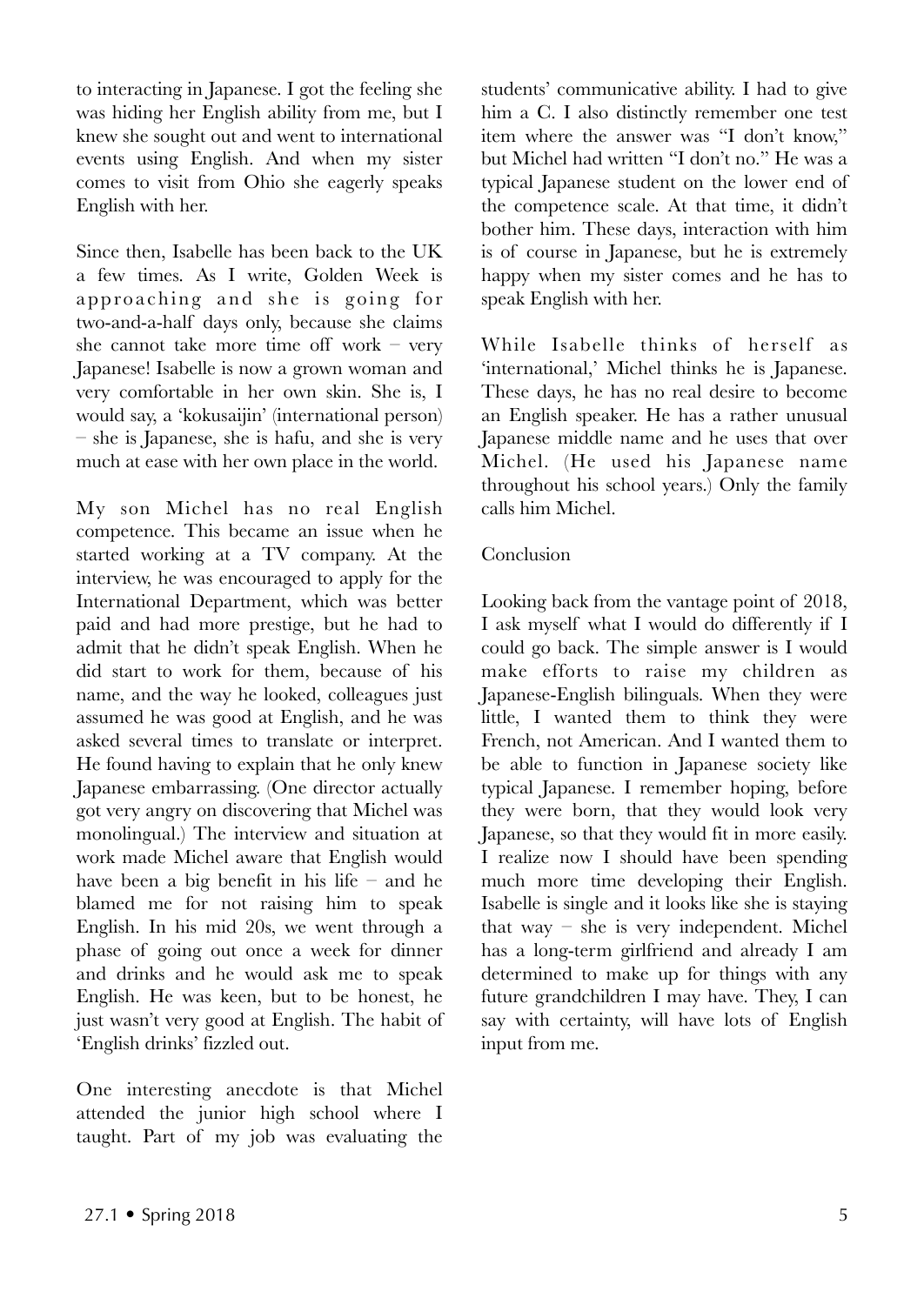# **Children's Resources** 子供の教材

A column about books, magazines, and other resources for bilingual children in Japan, including: reviews and recommendations, information about where to get the resources, offers of resources to exchange, or give free to a good home (no sales, please) and calls for help from B-SIG members interested in producing their own children's resources. Please send submissions to the editor, Diane Lamb  $\leq$ dianelamb.ohiojapan $\alpha$ gmail.com $\geq$ .

# **The Short Stories of Paul Jennings**

by Alexander McAulay

My daughter is now seventeen and my son is fourteen. One thing that has surprised me over the years of raising them bilingually is how difficult it has been to find suitable children's fiction in English for them, especially for independent reading (as opposed to reading-aloud). Perhaps my children are just more fickle than others, but I have come up against a number of formidable obstacles. For instance, they refuse to engage with any book that they have seen the movie version of, so the "Harry Potter" series has never featured in our bookcase. They have a low tolerance for descriptive, atmospheric writing, so Erin Hunter's "Warriors" series was rejected before we got past page one. Pretty much every author they have read has been only a partial success – there is always some small gripe that my children have. However, one author has been an unqualified win – Paul Jennings.

I came across the work of Australian writer Paul Jennings completely by chance. A few years ago, I was in a thrift store in Melbourne, browsing the second-hand books. I picked up a tattered copy of "Unreal," a collection of short stories. Flicking through, I liked the length of the stories, and the uncomplicated prose. I could tell they were all set in Australia, and wondered if they would work with my Japanese-Scottish offspring. I bought it on a hunch, took it home to Yokohama, and started reading it to my daughter at bedtime. She was instantly hooked. Within six months, at my daughter's insistence, we owned every book by the author.

Here is the opening of Only Gilt in Paul Jennings' "Unbearable" collection:

The bird's perch is swinging to and fro and hitting me on the nose. I can see my eye in its little mirror. Its water dish is sliding around near my chin. The smell of old bird droppings is awful. The world looks different when you are staring at it through bars.

Fool, fool, fool.

 What am I doing walking to school with my head in a bird cage?

This short piece of prose embodies many of the elements that make Jennings such a suitable author for bilingual readers: accessible language, a bizarre image, some scatological elements, and a situation that hooks the reader immediately. Only Gilt is one of eight stories in "Unbearable." Other stories are about eating flies at the dinner table, a girl with goat poo in her pocket, a boy who thinks he is a chicken, a child covered in scales, shape-shifting beasts that turn into vomit, a stuffed fox coming back to life, and a boy who uses his incredibly smelly feet to save a turtle. Yet, even though Jennings' stories hit you on a visceral level, there is real heart and inventiveness alongside all the gross-out elements. Many of the child protagonists are underdogs and put upon in some way, such as being bullied, bearing an embarrassing secret, or suffering with difficult parents. You sympathize with their trials and cheer their triumphs.